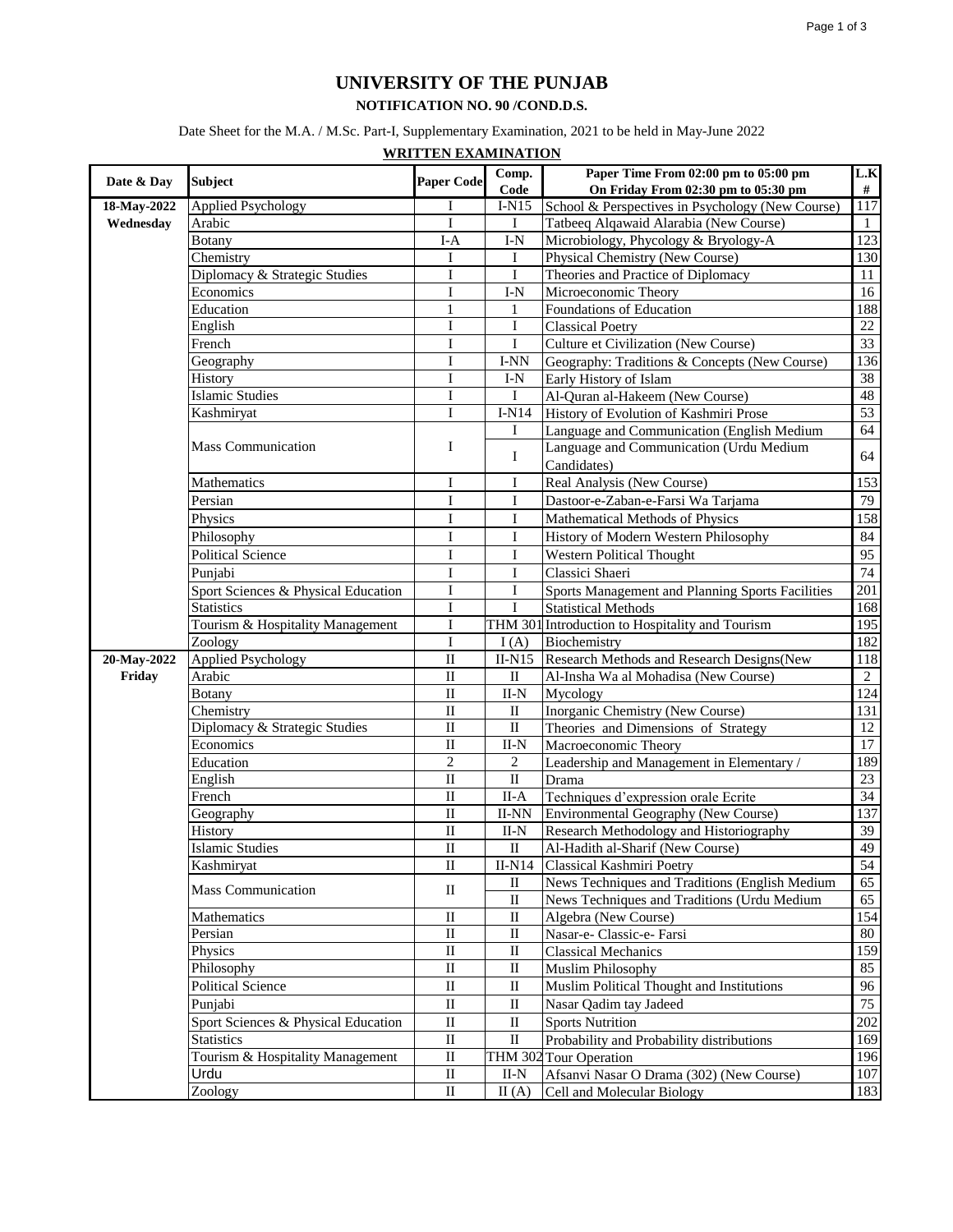| Date & Day  | <b>Subject</b>                      | <b>Paper Code</b>                | Comp.                     | Paper Time From 02:00 pm to 05:00 pm                  | L.K                     |
|-------------|-------------------------------------|----------------------------------|---------------------------|-------------------------------------------------------|-------------------------|
|             |                                     |                                  | Code                      | On Friday From 02:30 pm to 05:30 pm                   | #                       |
| 24-May-2022 | <b>Applied Psychology</b>           | Ш                                |                           | III-N15 Psychological Assessment (New Course)         | 119                     |
| Tuesday     | Arabic                              | $\mathop{\rm III}$               | $\rm III$                 | Al-Nasar Al-Hadith (New Course)                       | $\overline{\mathbf{3}}$ |
|             | <b>Botany</b>                       | $\mathop{\rm III}$               | $III-N$                   | <b>Evolutionary Biology of Vascular Plants</b>        | 125                     |
|             | Chemistry                           | $\mathop{\rm III}$               | Ш                         | Organic Chemistry (New Course)                        | 132                     |
|             | Diplomacy & Strategic Studies       | $\mathop{\mathrm{III}}\nolimits$ | $\rm III$                 | <b>Research Methodology</b>                           | 13                      |
|             | Economics                           | Ш                                | $III-N$                   | Mathematical Economics                                | 18                      |
|             | Education                           | 3                                | 3                         | Curriculum and Instructions                           | 190                     |
|             | English                             | $\mathop{\rm III}$               | $\rm III$                 | Novel                                                 | 24                      |
|             | French                              | $\mathop{\rm III}$               | III(A)                    | Initiation a la Linguistique                          | $\overline{35}$         |
|             | Geography                           | $\mathop{\rm III}$               | <b>III-NN</b>             | Geomorphology (New Course)                            | 138                     |
|             | History                             | $\mathop{\mathrm{III}}\nolimits$ | $III-N$                   | State and Society in Muslim India 1206-1707           | 40                      |
|             | <b>Islamic Studies</b>              | III                              | $III-N$                   | Comparative Study of Religions (New Course)           | 50                      |
|             | Kashmiryat                          | $\mathop{\rm III}$               | $III-N14$                 | Political History of Kashmir                          | 55                      |
|             |                                     |                                  | III                       | Designing of News Pages (English Medium               | 66                      |
|             | <b>Mass Communication</b>           | $\rm III$                        | $\rm III$                 | Designing of News Pages (Urdu Medium                  | 66                      |
|             | Mathematics                         | $\mathop{\rm III}$               | Ш                         | Complex Analysis and Differential Geometry (New       | 155                     |
|             | Persian                             | $\mathop{\mathrm{III}}\nolimits$ | $\rm III$                 | Shair-e- Classic-e-Farsi                              | 81                      |
|             | Physics                             | $\mathop{\rm III}$               | $\rm III$                 | <b>Ouantum Mechanics</b>                              | 160                     |
|             | Philosophy                          | $\mathop{\rm III}$               | Ш                         | Moral Philosophy                                      | 86                      |
|             | <b>Political Science</b>            | $\mathop{\rm III}$               | $\rm III$                 | Comparative and Developmental Politics                | 97                      |
|             | Punjabi                             | $\rm III$                        | III                       | Deen tay Tassawuf                                     | $\overline{76}$         |
|             | Sport Sciences & Physical Education | $\rm III$                        | $\rm III$                 | <b>Sports Biomechanics</b>                            | 203                     |
|             | <b>Statistics</b>                   | $\mathop{\rm III}$               | Ш                         | Design and Analysis of Experiments                    | 170                     |
|             | Tourism & Hospitality Management    | $\mathop{\rm III}$               |                           | THM 305 Communication skills and personal Development | 197                     |
|             |                                     | III                              |                           |                                                       | 108                     |
|             | Urdu<br>Zoology                     |                                  | $III-N$                   | Asaleeb Nasar (303) (New Course)                      | 184                     |
|             |                                     | $\mathop{\rm III}$               | III(A)                    | Genetics and Biostatistics (Weightage 3:1)            |                         |
| 26-May-2022 | Applied Psychology                  | IV                               |                           | IV-N15 Abnormal Psychology (New Course)               | 120<br>$\overline{4}$   |
| Thursday    | Arabic                              | IV                               | IV                        | Al-Nasar Al-Qadim (New Course)                        |                         |
|             | <b>Botany</b>                       | IV                               | $\text{IV-N}$             | Cell Biology & Biostatistics                          | 126                     |
|             |                                     |                                  | $IV-1$                    | (i) Biochemistry                                      | 133                     |
|             | Chemistry                           | IV                               | $IV-2$                    | (ii) Analytical Chemistry<br>(New Course)             | 134                     |
|             |                                     |                                  | $IV-3$                    | (iii) Applied Chemistry                               | 135                     |
|             | Diplomacy & Strategic Studies       | IV                               | IV                        | Dynamics & Issues of International Economy            | 14                      |
|             | Economics                           | IV                               | IV-N                      | <b>Statistics for Economists</b>                      | $\overline{19}$         |
|             | Education                           | 4                                | 4                         | Assessment and Evaluation                             | 191                     |
|             | English                             | IV                               | IV                        | Prose                                                 | 25                      |
|             | French                              | IV                               | IV $(A)$                  | Panorama de La literature (Moyen age-XXe siecle)      | 36                      |
|             | Geography                           | IV                               |                           | IV-NN Climatology & Oceanography (New course)         | 139                     |
|             | History                             | $\overline{\text{IV}}$           |                           | IV-N Muslim Struggle for Pakistan 1858-1947           | 41                      |
|             | <b>Islamic Studies</b>              | IV                               | IV                        | Islamic History (New Course)                          | 51                      |
|             | Kashmiryat                          | ${\rm IV}$                       | <b>IV-N14</b>             | Kashmiri Linguistics and Language                     | 56                      |
|             | <b>Mass Communication</b>           | IV                               | IV                        | Media History                                         | 67                      |
|             | Mathematics                         | IV                               | IV                        | Mechanics (New Course)                                | 156                     |
|             | Persian                             | IV                               | ${\rm IV}$                | Adabiyat-e-Maasir-e-Farsi                             | 82                      |
|             | Physics                             | IV                               | ${\rm IV}$                | Solid State Physics-1                                 | 161                     |
|             | Philosophy                          | IV                               | IV                        | Problems of Philosophy                                | 87                      |
|             | <b>Political Science</b>            | ${\rm IV}$                       | IV                        | <b>International Relations</b>                        | 98                      |
|             | Punjabi                             | ${\rm IV}$                       | IV                        | Khususi Mutalia Waris Shah                            | 77                      |
|             | Sport Sciences & Physical Education | ${\rm IV}$                       | ${\rm IV}$                | Methodology of Scientific Coaching                    | 204                     |
|             | <b>Statistics</b>                   | ${\rm IV}$                       | ${\rm IV}$                | <b>Sampling Techniques</b>                            | 171                     |
|             | Tourism & Hospitality Management    | IV                               |                           | THM 307 Food and Beverage Management                  | 198                     |
|             | Urdu                                | $\overline{\rm IV}$              | IV-N                      | Tareekh Zaban O Adab (304) (New Course)               | 109                     |
|             | Zoology                             | IV                               | $\overline{IV}$ (A)       | Physiology                                            | 185                     |
| 30-May-2022 | <b>Applied Psychology</b>           | $\mathbf V$                      | $V-N15$                   | Statistics in Psychology (New Course)                 | 121                     |
| Monday      | Arabic                              | $\mathbf V$                      | V                         | Al-Adab Al-Deeni (New Course)                         | $\overline{5}$          |
|             | <b>Botany</b>                       | $\mathbf V$                      | $\ensuremath{\text{V-N}}$ | <b>Plant Biochemistry</b>                             | 127                     |
|             |                                     |                                  |                           |                                                       |                         |